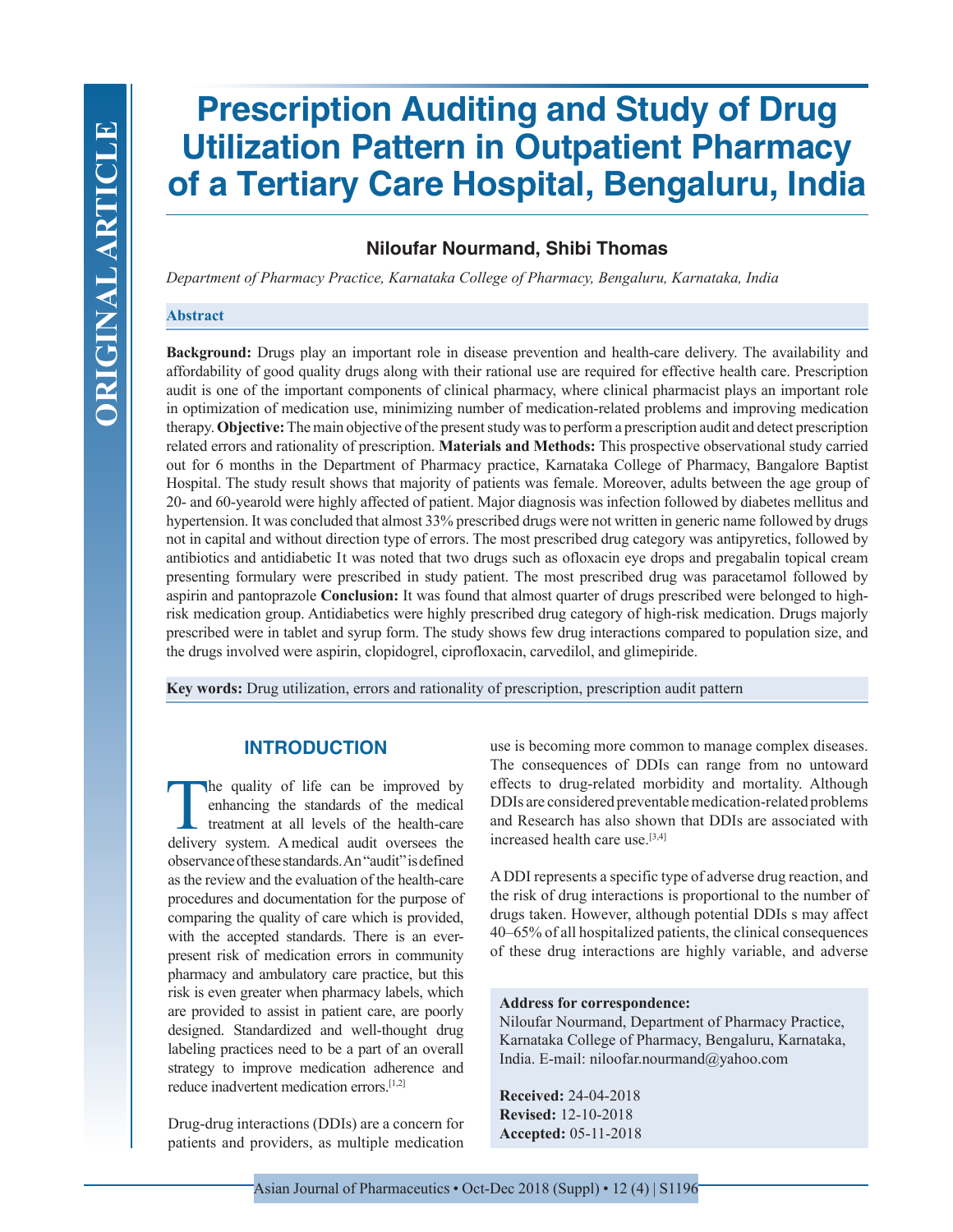effect rarely occur. Most of the important drug interactions result from a change in the absorption, metabolism, or elimination of a drug. Drug interactions also may occur when two drugs that have similar (additive) effects or opposite (canceling) effects on the body are administered together.[5-7]

When two drugs that have sedation as side effects are given, for example, narcotics and antihistamines. Another source of drug interactions occurs when one drug alters the concentration of a substance that is normally present in the body. The alteration of this substance reduces or enhances the effect of another drug that is being taken. The drug interaction between warfarin (Coumadin) and Vitamin K-containing products is a good example of this type of interaction. Warfarin acts by reducing the concentration of the active form of Vitamin K in the body. Therefore, when Vitamin K is taken, it reduces the effect of warfarin. Most drugs are absorbed into the blood and then travel to their site of action. Most drug interactions that are due to altered absorption occur in the intestine. There are various potential mechanisms, through which the absorption of drugs can be reduced. Most drugs are eliminated through the kidney in either an unchanged form or as a by-product that results from the alteration (metabolism) of the drug by the liver. Therefore, the kidney and the liver are very important sites of potential drug interactions. Some drugs are able to reduce or increase the metabolism of other drugs by the liver or their elimination by the kidney.[7,8] Metabolism of drugs is the process through which the body converts (alters or modifies) drugs into forms that are more or less active (e.g., by converting drugs that are given in inactive forms into their active forms that actually produce the desired effect) or that are easier for the body to eliminate through the kidneys. Most drug metabolism takes place in the liver, but other organs also may play a role (e.g., the kidneys and intestine). The cytochrome P450 enzymes are a group of enzymes in the liver which are responsible for the metabolism of most drugs. They are, therefore, often involved in drug interactions. Drugs and certain types of food may increase or decrease the activity of these enzymes and therefore affect the concentration of drugs that are metabolized by these

| <b>Table 1: Prescription audit</b>            |                                      |  |  |
|-----------------------------------------------|--------------------------------------|--|--|
| <b>Auditing parameters</b>                    | <b>Total number of prescriptions</b> |  |  |
|                                               | $n$ (%)                              |  |  |
| Prescription without generic name             | 278 (33.3)                           |  |  |
| Prescription without drug in capitals         | 139 (16.6)                           |  |  |
| Prescription not legible                      | 54(8)                                |  |  |
| Prescription with inappropriate abbreviations | 67 (8.02)                            |  |  |
| Prescription with dosenot mentioned           | 23(2.75)                             |  |  |
| Prescription with doses form not mentioned    | 7(0.8)                               |  |  |
| Prescription with route not mentioned         | 48 (5.7)                             |  |  |
| Prescription with frequency not mentioned     | 35(4.2)                              |  |  |
| Prescription with drug substitution           | 72 (8.6)                             |  |  |
| Prescription without direction of use         | 112 (13.4)                           |  |  |
| Total                                         | 835 (100)                            |  |  |

| <b>Table 2: Drugutilization pattern</b> |             |            |              |  |
|-----------------------------------------|-------------|------------|--------------|--|
| <b>Prescribed drugclass</b>             | Male $(\%)$ | Female (%) | Total $(\%)$ |  |
| Antihypertensive                        | 68 (55.7)   | 54 (44.3)  | 122 (7.73)   |  |
| Antidiabetic                            | 96 (53.6)   | 83 (46.4)  | 179 (11.34)  |  |
| Antiplatelet                            | 101(63.1)   | 59 (36.9)  | 160 (10.13)  |  |
| Antibiotics                             | 128 (56.9)  | 97(43.1)   | 225 (14.25)  |  |
| Anti-inflammatory                       | 74 (54)     | 63 (46)    | 137 (8.68)   |  |
| Antilipidemic                           | 48 (64)     | 27 (36)    | 75 (4.75)    |  |
| Antipyretics                            | 155 (56.8)  | 118 (43.2) | 273 (17.3)   |  |
| Hormones                                | 41 (37.3)   | 69 (62.7)  | 110 (6.97)   |  |
| <b>Multivitamins</b>                    | 75 (56.8)   | 57 (43.2)  | 132 (8.36)   |  |
| <b>Minerals</b>                         | 24 (40)     | 36 (60)    | 60 (3.80)    |  |
| <b>PPI</b>                              | 53 (50.5)   | 52 (49.5)  | 105 (6.65)   |  |
| Total                                   | 863 (56.9)  | 680 (43.1) | 1578 (100)   |  |

PPI: Proton-pump inhibitor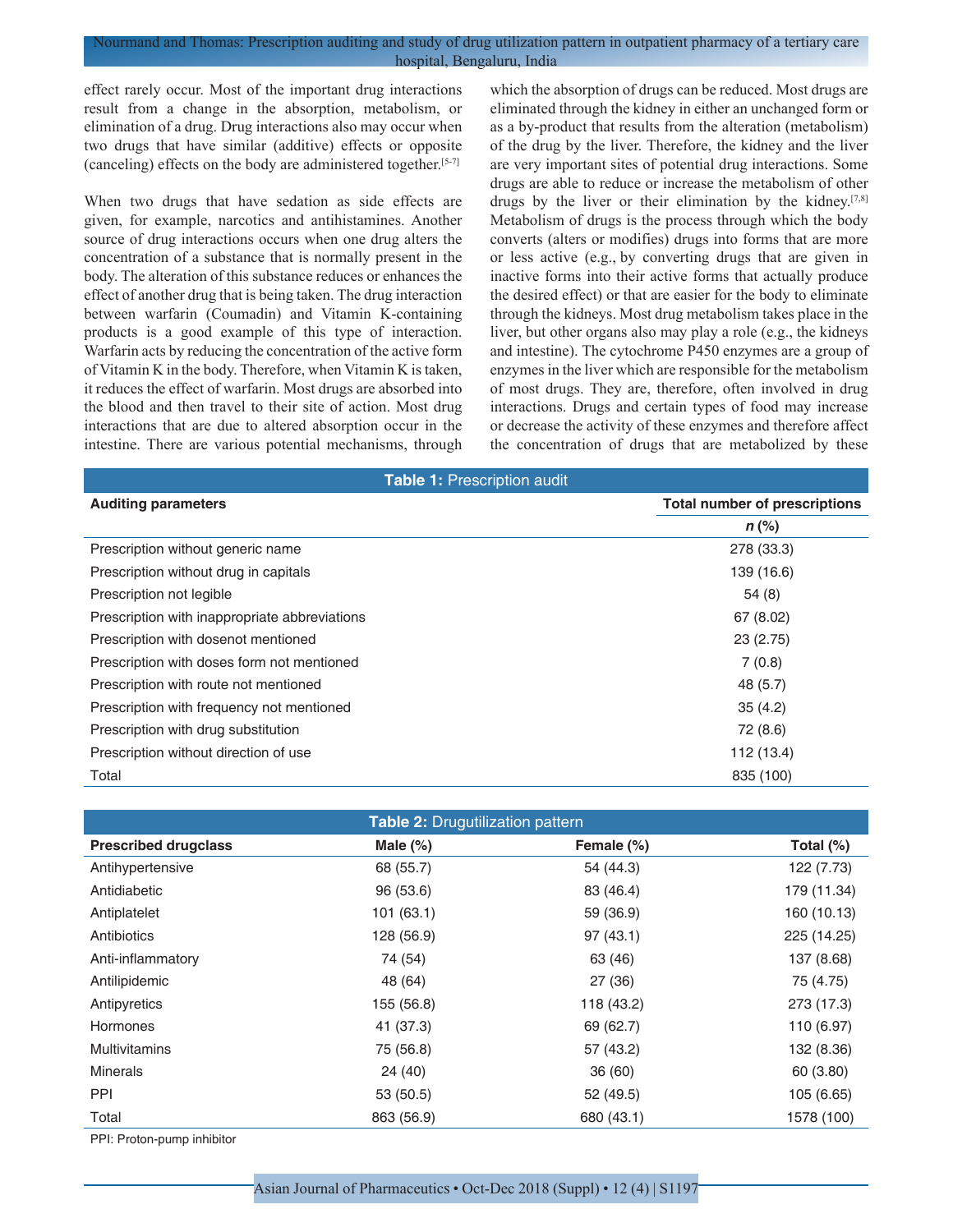| Table 3: HRM in prescription |             |            |            |  |
|------------------------------|-------------|------------|------------|--|
| <b>Prescribed HRM</b>        | Male $(\%)$ | Female (%) | Total (%)  |  |
| Antihypertensive 122         |             |            |            |  |
| Amlodipine                   | 6(54.5)     | 5(45.5)    | 11(9.01)   |  |
| Carvedilol                   | 6(60)       | 4(40)      | 10(8.19)   |  |
| Enalapril                    | 7(70)       | 3(30)      | 10(8.19)   |  |
| <b>Diltiazem</b>             | 6(60)       | 4 (40)     | 10(8.19)   |  |
| Metoprolol                   | 14(53.8)    | 12 (46.2)  | 26 (21.31) |  |
| Nebivolol                    | 16 (53.3)   | 14 (46.7)  | 30 (24.59) |  |
| Propranolol                  | 11 (36.7)   | 9(63.3)    | 20 (16.39) |  |
| Prazosin                     | 2(40)       | 3(60)      | 5(4.09)    |  |
| Antidiabetic 179             |             |            |            |  |
| Insulin regular              | 22 (53.7)   | 19 (46.3)  | 41 (22.90) |  |
| Insulin mixtard              | 16 (57.2)   | 12 (42.8)  | 28 (15.64) |  |
| Insulinglargine              | 13(48.1)    | 14 (51.9)  | 27 (15.08) |  |
| Glimepiride                  | 6(54.5)     | 5(45.5)    | 11(6.14)   |  |
| Glipizide                    | 9(52.9)     | 8(47.1)    | 17 (9.49)  |  |
| Metformin                    | 18 (52.9)   | 16 (47.1)  | 34 (18.99) |  |
| Rosiglitazone                | 7(58.3)     | 5(41.7)    | 12 (6.70)  |  |
| Acarbose                     | 5(55.5)     | 4(4.5)     | 9(5.02)    |  |
| Antilipidemic 75             |             |            |            |  |
| Atorvastatin                 | 21 (77.8)   | 16 (22.2)  | 37 (49.33) |  |
| Rosuvastatin                 | 27 (71)     | 11 (29)    | 38 (50.66) |  |

HRM: High resolution melt

## enzymes.[9,10]

Drug interactions that are of greatest concern are those that reduce the desired effects or increase the adverse effects of the drugs. Drugs that reduce the absorption or increase the metabolism or elimination of other drugs tend to reduce the effects of the other drugs. This may lead to failure of therapy or warrant an increase in the dose of the affected drug. Conversely, drugs that increase absorption or reduce the elimination or metabolism of other drugs increase the concentration of the other drugs in the body and lead to increased amounts of drug in the body and more side effects. Sometimes, drugs interact because they produce similar side effects. Thus, when two drugs that produce similar side effects are combined, the frequency and severity of the side effects are increased.[11,12]

For all the above cases, prescription auditing and study of drug utilization pattern in the outpatient pharmacy of a tertiary care hospital, Bengaluru, India, are so important and need for the study.

# **MATERIALS AND METHODS**

This study was conducted at Bangalore Baptist Hospital (BBH), Hebbal, a multispecialty tertiary care teaching hospital. BBH is a 300-bedded hospital providing secondary health care to people. The hospital has various Departments such as Medicine, Surgery, Pediatrics, Gynecology and Obstetrics, Orthopedics, Ear Nose Throat, Nephrology, Psychiatry, and Dermatology.

Selection of the topic, literature survey, and approval from the Institutional Ethics Committee and permission from the hospital were obtained before starting the study. All the outpatient's/inpatients prescriptions presented at outpatient pharmacy and collected on daily basis. according to the World Health Organization (WHO) prescription writing guidelines the prescriptions reviewed, and it is noted in a predefined data collection form. The prescription components, drug utilization behavior, and prescribing compliance to hospital formulary were noted and subjected for further analysis.

Indicators used for the assessment of prescription is basically categorized as patient-related information, prescriber's information, and drug-related information which includes patient's name, age and date of birth, gender, address, prescription date, prescriber name and specialty, contact details of prescriber, stamp and signature of prescriber, name of the drug, strength, dosage form, dose frequency, route of administration, number of units to be dispensed, other details (special advice), and any abbreviation used, if used, is it an approved one. The percentage of prescription having this information was calculated. In addition, the complaint and noncompliant components were noted. The percentage of deviation from the WHO good prescription writing guidelines was noted.

The age and sex of patients and doctors profile were recorded. In addition, according to age and gender, the prescriptions were classified. Number of drugs prescribed per prescription, number of drugs prescribed from the national essential drug list, number of drugs prescribed by generic name and the number of antibiotics prescribed, and the percentage of highrisk medication in the prescription were analyzed.

DDI was detected using previously developed online interaction checker (Micromedex) database and Stockley's Drug Interaction book. In addition, classified them accordance with severity, mechanism of action and documented in the drug interaction report form. The Micromedex, Medscape, reference articles, and books were used as the tools to analyze the prescription. Day wise, the data were documented. In addition, kept confidentially, 500 prescriptions were collected and analyzed based on the various objectives, and all the parameters were tabulated and scores were calculated while analysis was performed using Microsoft Excel software.

# **RESULTS AND DISCUSSION**

In this observational study, prescription collected at outpatient department shows that, of 500 patients, 231 (46.2%) of patients were male and 269 (53.8%) were female. The study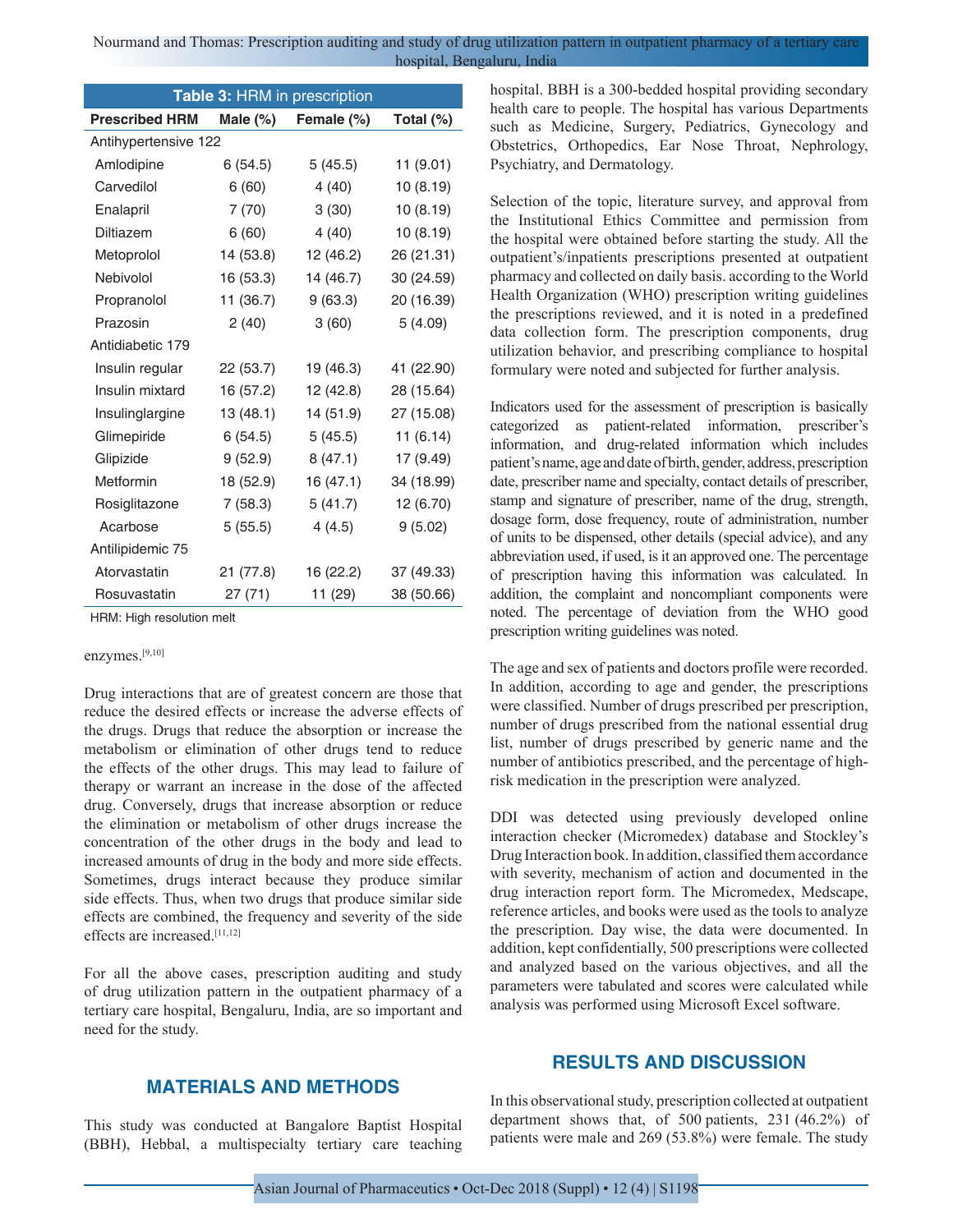| <b>Table 4: Potential DDI</b> |                         |                                         |                 |  |
|-------------------------------|-------------------------|-----------------------------------------|-----------------|--|
| Objective drug                | <b>Precipitant drug</b> | <b>Interactioneffect</b>                | <b>Severity</b> |  |
| Aspirin                       | Clopidogrel             | Increased risk of bleeding              | Major           |  |
|                               | <b>Diltiazem</b>        | Risk of GI bleeding                     | Moderate        |  |
| Ciprofloxacin                 | Glimepiride             | Hypo-and hyper-glycemia                 | Major           |  |
| Iron                          | Calcium                 | Decreased absorption of iron            | Moderate        |  |
| Levofloxacin                  | Combiflame              | Increased risk of seizure               | Moderate        |  |
| Insulin                       | Aspirin                 | Increased risk GI bleeding              | Major           |  |
|                               | Carvedilol              | Increased blood glucose level           | Major           |  |
|                               | Levothyroxine           | Hypo-and hyper-glycemia, HTN            | Moderate        |  |
|                               | Metoprolol              | Hypoglycemia, HTN                       | Moderate        |  |
|                               | Nebivolol               | Hypoglycemia, HTN                       | Moderate        |  |
|                               | Propranolol             | Hypoglycemia, HTN                       | Moderate        |  |
| Nebivolol                     | Aspirin                 | Decreasing the antihypertensive effects | Moderate        |  |
| Metoprolol                    | Metformin               | Hypoglycemia, HTN                       | Moderate        |  |
|                               | Insulin                 | Hypoglycemia, HTN                       | Moderate        |  |
| Metformin                     | Carvedilol              | Hypoglycemia                            | Moderate        |  |
|                               | Ciprofloxacin           | Hypoglycemia                            | Moderate        |  |
|                               | Corticosteroids         | Loss of glycemic control                | Moderate        |  |
|                               | Levothyroxine           | Decrease efficacy of propranolol        | Moderate        |  |
|                               | Metoprolol              | Hypo-and hyper-glycemia                 | Moderate        |  |

HTN: Hypertension, DDI: Drug-drug interactions, GI: Gastrointestinal

group is further divided as 150 children (30%, <14 years), of which 80 (53.3%) were male and 70 (46.6%) were female; 25 adolescents (5%, 15–19 years), of which 10 (40%) were male and 15 (60%) were female; 245 adults (49%, 20–60 years), of which 99 (40.4%) were male and 146 (59.6%) were female; and 80 geriatricians (16%, >60 years), of which 42 (52.5%) were male and 38 (47.5%) were female. In this study, it was found that there was very high incidence of infection 120 (24%) case, followed by diabetes 90 (18%) and hypertension (HTN) 75 (15%). Table 1 shows that, in 500 prescriptions, the total number of error found was 835, which are categorized accordingly.

The study has shown that 33.3% of prescription errors were associated with generic name use while righting prescription, which clearly reflects the irrational behavior of prescription righting. Apart from that 16.6% of prescriptions have drugs not written in capital letters, and 13.4% of prescriptions were without the direction of use. Overall, 835 errors were found in 500 prescriptions which make almost 1:2 error ratio.

In our study, we have marked that prescription containing more than four drugs are categories under polypharmacy group. Moreover, the study result has shown that 67 prescriptions (43 prescriptions with five drugs and 24 with six drugs) come under this group.

The drug utilization study shows that patients who receive a very high number of antipyretics were 273 (17.3%), followed by antibiotics 225 (14.25%) and antidiabetic 179 (11.34%), which reviles the most common type of disease among the study population [Table 2].

High-resolution melt (HRM) analysis has shown that antidiabetic drugs were highly prescribed HRM category drugs (179), followed by antihypertensive (122) and antilipidemic (75). A total of 376 HRMs were prescribed in 500 prescriptions.

Table 3 shows the various HRM prescribed and their distribution among the population; the drugs belong to various groups such as antidiabetic drugs (179), antihypertensive drugs (122), and antilipidemic drugs (75). The study shows that the two drugs such as ofloxacin eye drops and pregabalin topical cream were not present in the formulary but were prescribed which indicates the requirement and upgradation of formulary.

A drug dosage form which was highly prescribed was tablet form 984 (62%), followed by 291 (19%), capsule 144 (9%), vial 96 (6%) and creams 63 (4%).

This study shows that paracetamol was highly prescribed drug 273 (17.3%), followed by aspirin 103 (6.5%), pantoprazole 84 (5.3%), zincovit 78 (4.9%), ciprofloxacin 74 (4.7%), combiflam  $68 (4.3\%)$ , insulin  $41 (2.6\%)$ , rosuvastatin 38 (2.4%), atorvastatin 37 (2.34%), and metformin 34 (2.15%).